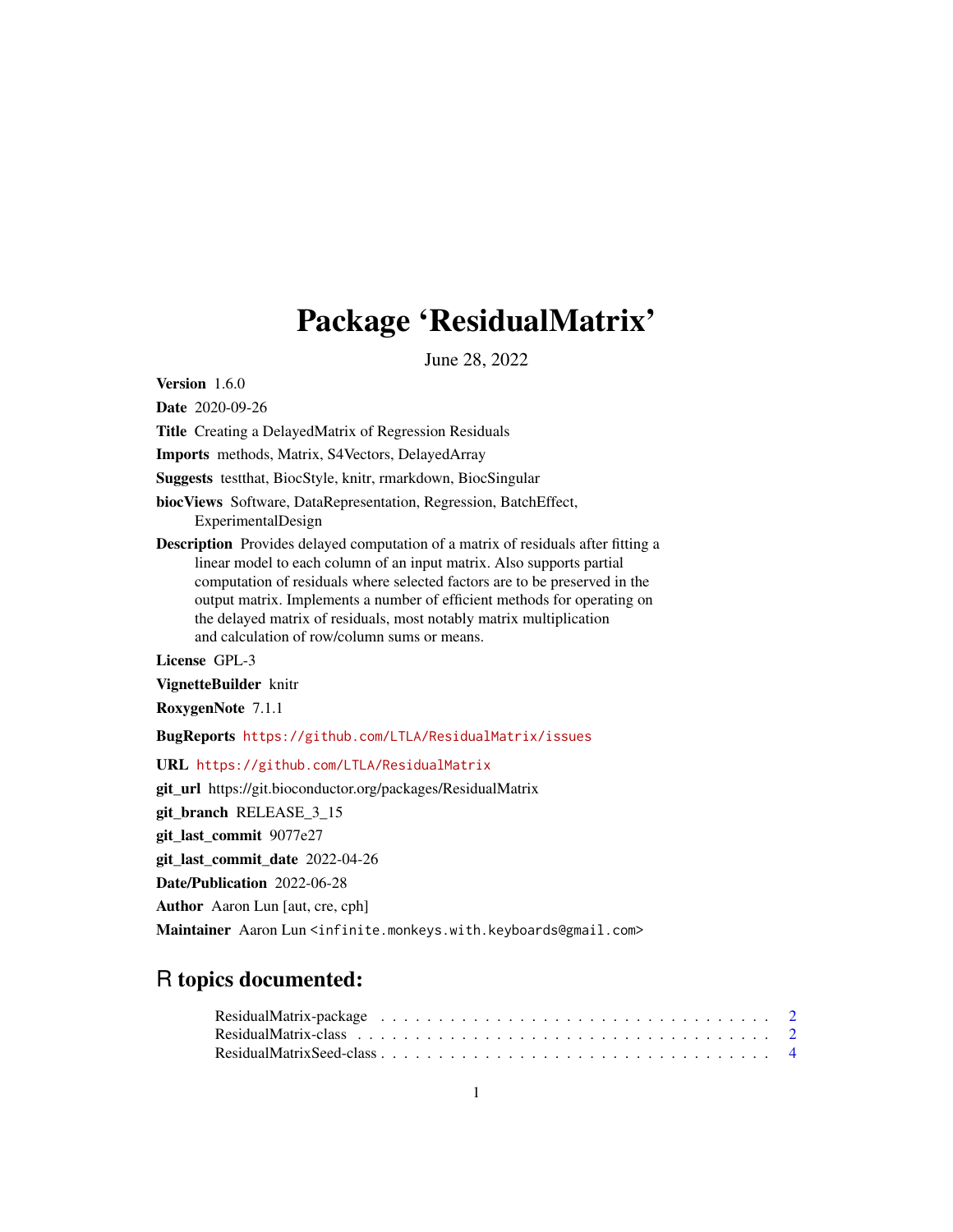#### <span id="page-1-0"></span>**Index** [5](#page-4-0). The second state of the second state of the second state of the second state of the second state of the second state of the second state of the second state of the second state of the second state of the second

ResidualMatrix-package

*The* ResidualMatrix *package*

#### **Description**

Originally implemented in the BiocSingular package, the ResidualMatrix class has been placed into its own package to enable greater re-use. This class provides delayed computation of residuals from a linear model fit, allowing us to represent large matrices of residuals without actually calculating them in memory. The idea is to allow us to easily regress out uninteresting factors for big datasets, much like a delayed, scalable version of *limma*'s venerable removeBatchEffect function.

<span id="page-1-1"></span>ResidualMatrix-class *The ResidualMatrix class*

#### <span id="page-1-2"></span>**Description**

The ResidualMatrix class supports delayed calculation of the residuals from a linear model fit. This serves as a light-weight representation of what would otherwise be a large dense matrix in memory. It also enables efficient matrix multiplication based on features of the the original matrix (e.g., sparsity).

#### Construction

ResidualMatrix(x, design=NULL, keep=NULL) returns a ResidualMatrix object, given:

- x, a matrix-like object. This can alternatively be a ResidualMatrixSeed, in which case design and keep are ignored.
- design, a numeric matrix containing the experimental design, to be used for linear model fitting on each *column* of x. This defaults to an intercept-only matrix.
- keep, an integer vector specifying the columns of design to *not* regress out. By default, all columns of design are regressed out.
- restrict, an integer or logical vector specifying the rows of x to use for model fitting. If NULL, all rows of x are used.

When keep=NULL, the ResidualMatrix contains values equivalent to  $lm.fit(x=design, y=x)$  fresiduals.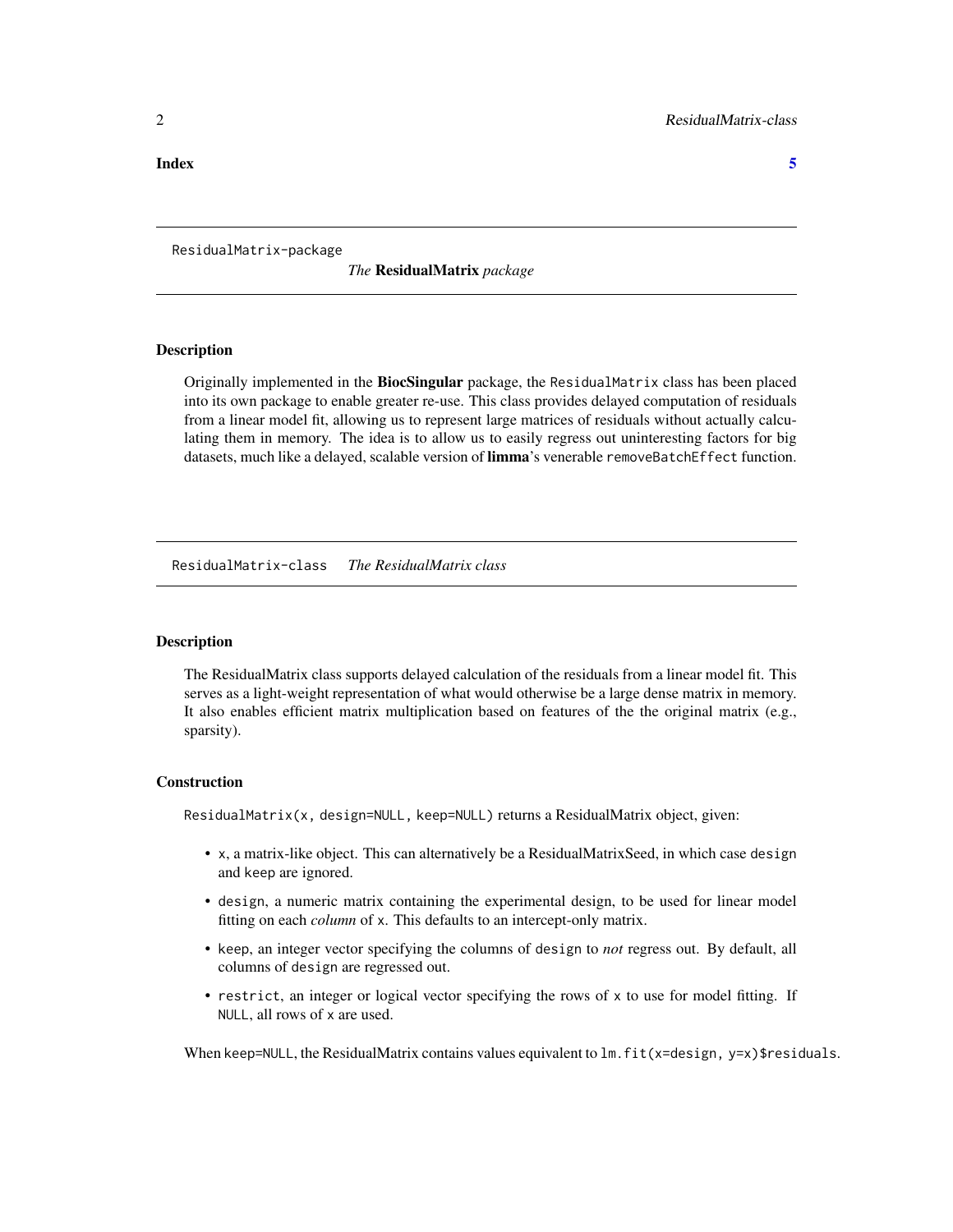#### <span id="page-2-0"></span>**Methods**

In the following code chunks, x is a ResidualMatrix object:

- x[i, j, .., drop=FALSE] will return a ResidualMatrix object for the specified row and column subsets, or a numeric vector if either i or j are of length 1.
- t(x) will return a ResidualMatrix object with transposed contents.
- dimnames $(x)$  <- value will return a ResidualMatrix object where the rows and columns are renamed by value, a list of two character vectors (or NULL).

 $colSums(x)$  $colSums(x)$ ,  $colMeans(x)$  $colMeans(x)$ ,  $rowSums(x)$  $rowSums(x)$  and  $rowMeans(x)$  $rowMeans(x)$  will return the relevant statistics for a ResidualMatrix x.

%\*%, [crossprod](#page-0-0) and [tcrossprod](#page-0-0) can also be applied where one or both of the arguments are ResidualMatrix objects.

ResidualMatrix objects are derived from [DelayedMatrix](#page-0-0) objects and support all of valid operations on the latter. All operations not listed here will use the underlying DelayedArray machinery. Unary or binary operations will generally create a new DelayedMatrix instance containing a [ResidualMa](#page-3-1)[trixSeed.](#page-3-1)

#### Author(s)

Aaron Lun

#### Examples

```
design <- model.matrix(~gl(5, 50))
library(Matrix)
y0 <- rsparsematrix(nrow(design), 200, 0.1)
y <- ResidualMatrix(y0, design)
y
# For comparison:
fit <- lm.fit(x=design, y=as.matrix(y0))
DelayedArray(fit$residuals)
# Keeping some of the factors:
y2 <- ResidualMatrix(y0, design, keep=1:2)
y2
DelayedArray(fit$residuals + design[,1:2] %*% fit$coefficients[1:2,])
# Matrix multiplication:
crossprod(y)
tcrossprod(y)
y %*% rnorm(200)
```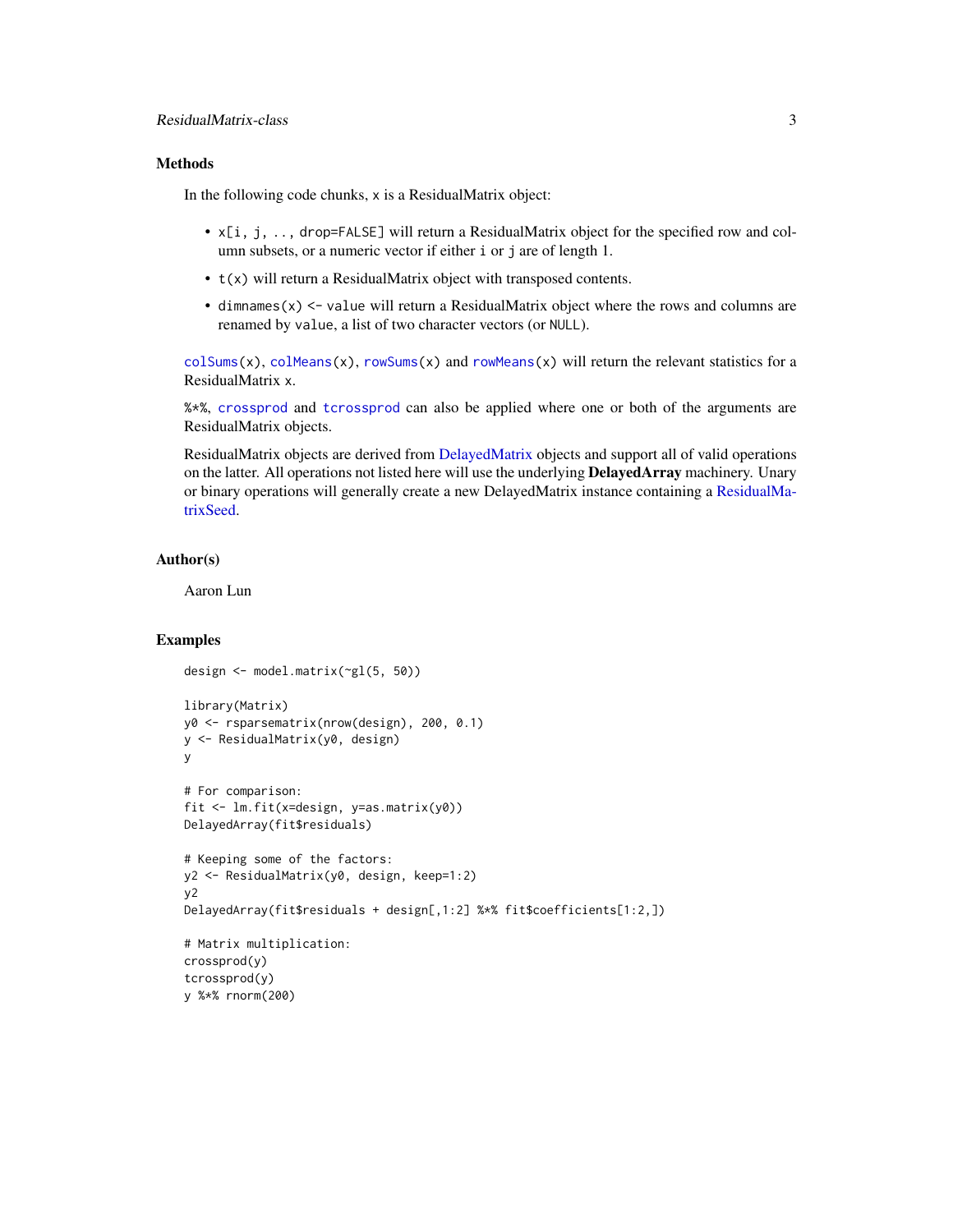<span id="page-3-1"></span><span id="page-3-0"></span>ResidualMatrixSeed-class

*The ResidualMatrixSeed class*

#### Description

This is a seed class that powers the **DelayedArray** machinery underlying the [ResidualMatrix.](#page-1-1)

#### **Construction**

ResidualMatrixSeed(x, design=NULL, keep=NULL) returns a ResidualMatrixSeed object, given:

- x, a matrix-like object. This can alternatively be a ResidualMatrixSeed, in which case design is ignored.
- design, a numeric matrix containing the experimental design, to be used for linear model fitting on each *column* of x. This defaults to an intercept-only matrix.
- keep, an integer vector specifying the columns of design to *not* regress out. By default, all columns of design are regressed out.
- restrict, an integer or logical vector specifying the rows of x to use for model fitting. If NULL, all rows of x are used.

#### Methods

ResidualMatrixSeed objects are implemented as [DelayedMatrix](#page-0-0) backends. They support standard operations like dim, dimnames and extract\_array.

Passing a ResidualMatrixSeed object to the [DelayedArray](#page-0-0) or [ResidualMatrix](#page-1-2) constructors will create a [ResidualMatrix](#page-1-1) (which is what most users should be working with, anyway).

#### Author(s)

Aaron Lun

#### Examples

```
design <- model.matrix(~gl(5, 50))
```

```
library(Matrix)
y0 <- rsparsematrix(nrow(design), 200, 0.1)
s <- ResidualMatrixSeed(y0, design)
s
```

```
ResidualMatrix(s)
```
DelayedArray(s)